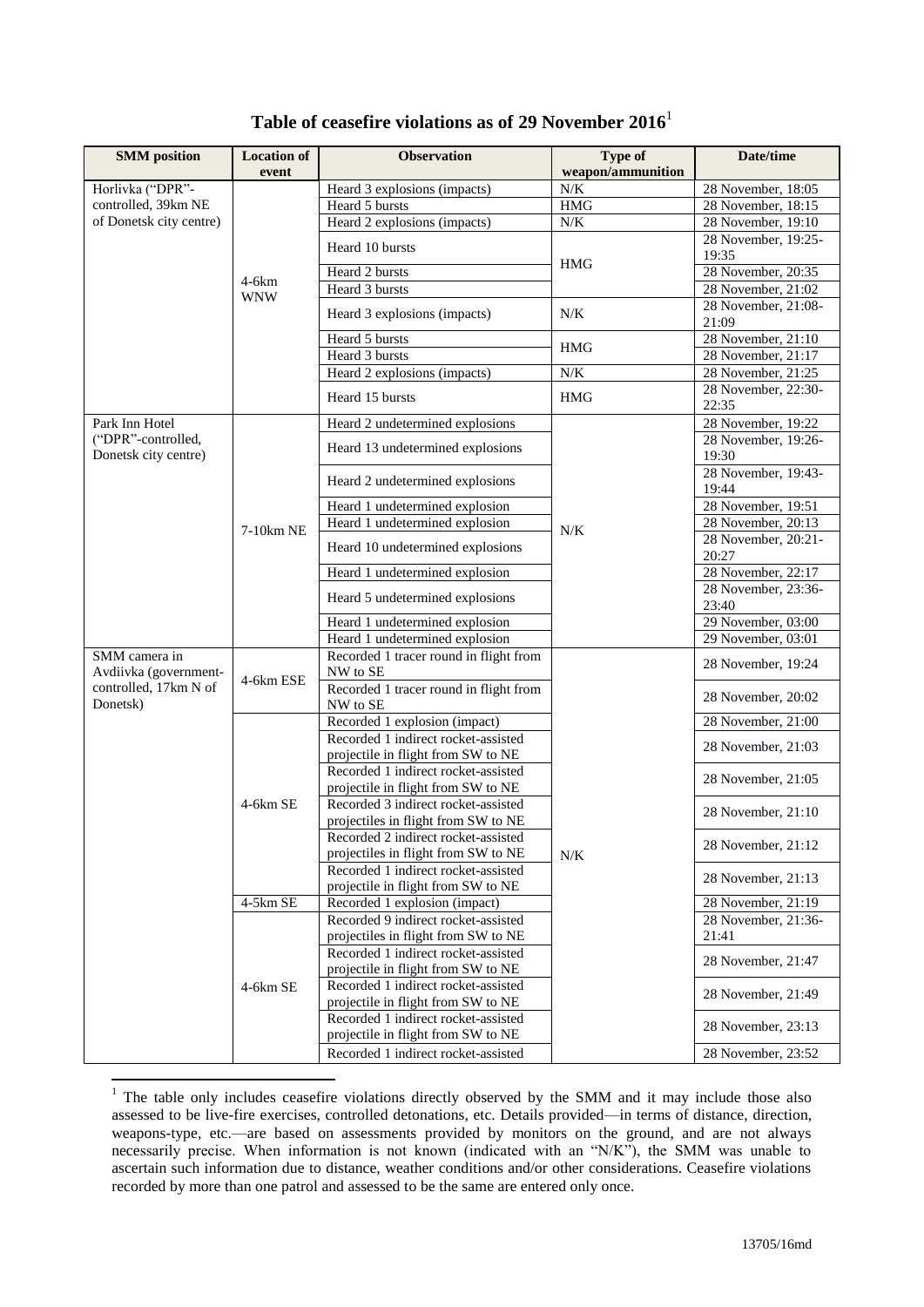|                      |            | projectile in flight from N to SSE                             |            |                    |
|----------------------|------------|----------------------------------------------------------------|------------|--------------------|
|                      |            | Recorded 3 tracer rounds in flight                             |            | 29 November, 01:19 |
|                      |            | from SW to NE                                                  |            |                    |
|                      |            | Recorded 1 tracer round in flight from                         |            |                    |
|                      | 4-6km ESE  | N to S (recorded also by Oktiabr mine                          |            | 29 November, 02:47 |
|                      |            | camera)                                                        |            |                    |
|                      |            | Recorded 1 tracer round in flight from                         |            | 29 November, 02:51 |
|                      |            | W to E                                                         |            |                    |
|                      |            | Recorded 1 tracer round in flight from                         |            |                    |
|                      |            | $N$ to $S$                                                     |            | 29 November, 03:04 |
|                      |            | Recorded 1 tracer round in flight from                         |            |                    |
|                      | $4-6km$ SE | NW to SE (was recorded also by                                 |            | 29 November, 03:05 |
|                      |            | Oktiabr mine camera)                                           |            |                    |
|                      |            | Recorded 1 tracer round in flight from                         |            | 29 November, 03:15 |
|                      |            | $N$ to $S$                                                     |            |                    |
|                      | 3-4km ESE  | Recorded 1 illumination flare                                  |            | 29 November, 03:48 |
|                      |            | Recorded 1 tracer round in flight from                         |            |                    |
|                      |            | $N$ to $S$                                                     |            | 29 November, 06:05 |
|                      |            | Recorded 2 undetermined projectiles                            | $N/K$      | 29 November, 16:19 |
|                      |            | in flight from S to N                                          |            |                    |
|                      |            | Recorded 1 undetermined projectile in                          |            | 29 November, 16:25 |
|                      |            | flight from SW to NE                                           |            |                    |
|                      | 4-6km ESE  | Recorded 1 undetermined projectile                             |            |                    |
|                      |            | in flight from NE to SW                                        |            |                    |
|                      |            | Recorded 15 undetermined                                       |            | 29 November, 16:27 |
|                      |            | projectiles in flight from SW to NE                            |            |                    |
|                      |            | Recorded 2 undetermined explosions                             |            | 29 November, 16:27 |
|                      |            | Recorded 1 airburst                                            |            | 29 November, 16:31 |
|                      | 4-6km SE   | Recorded 1 illumination flare                                  |            | 29 November, 16:55 |
|                      |            | Recorded 1 undetermined explosion                              |            | 29 November, 17:10 |
|                      |            | Recorded 15 undetermined                                       |            |                    |
|                      | 4-6km ESE  | projectiles in flight from SW to NE                            |            | 29 November, 17:35 |
|                      |            | Recorded 4 undetermined projectiles                            |            |                    |
|                      |            | in flight from SW to NE                                        |            | 29 November, 17:38 |
|                      |            | Recorded 5 undetermined projectiles                            |            |                    |
|                      |            | in flight from SW to NE                                        |            | 29 November, 17:39 |
|                      |            | Recorded 3 undetermined projectiles                            |            |                    |
|                      |            | in flight from SW to NE                                        |            |                    |
|                      |            | Recorded 1 undetermined projectile in                          |            | 29 November, 17:41 |
|                      |            | flight from NE to SW                                           |            |                    |
|                      |            | Recorded 1 undetermined explosion                              | N/K        | 29 November, 17:41 |
|                      |            | Recorded 7 undetermined projectiles                            |            |                    |
|                      |            | in flight from SW to NE                                        |            | 29 November, 17:43 |
|                      |            | Recorded 2 undetermined projectiles                            |            |                    |
|                      |            | in flight from SW to NE                                        |            | 29 November, 17:47 |
|                      |            | Recorded 1 undetermined projectiles                            |            |                    |
|                      |            | in flight from SW to NE                                        |            | 29 November, 17:48 |
|                      |            | Recorded 1 undetermined explosion                              |            | 29 November, 17:48 |
|                      | $4-6km$ SE |                                                                |            |                    |
|                      |            | Recorded 2 undetermined projectiles                            |            | 29 November, 17:50 |
|                      |            | in flight from SW to NE                                        |            |                    |
|                      |            | Recorded 5 undetermined projectiles                            |            | 29 November, 17:50 |
|                      |            | in flight from NE to SW                                        |            |                    |
|                      |            | Recorded 3 undetermined projectiles<br>in flight from SW to NE |            | 29 November, 17:56 |
|                      |            |                                                                |            |                    |
|                      |            | Recorded 2 undetermined explosions                             |            | 29 November, 18:00 |
|                      |            | Recorded 2 undetermined projectiles                            |            | 29 November, 18:15 |
|                      |            | in flight from NE to SW                                        |            |                    |
| SMM camera in        |            | Recorded 1 burst of tracer rounds (4                           |            | 28 November, 21:04 |
| Shyrokyne (20km E of |            | shots) in flight from ESE to WNW                               |            |                    |
| Mariupol)            | N/K NNE    | Recorded 1 burst of tracer rounds (4                           | Small arms | 28 November, 21:09 |
|                      |            | shots) in flight from ESE to WNW                               |            |                    |
|                      |            | Recorded 1 burst of tracer rounds (6                           |            | 28 November, 21:57 |
|                      |            | shots) in flight from WNW to ESE                               |            |                    |
|                      | $N/K\ N$   | Recorded 2 explosions (impacts)                                | $N\!/\!K$  | 29 November, 13:36 |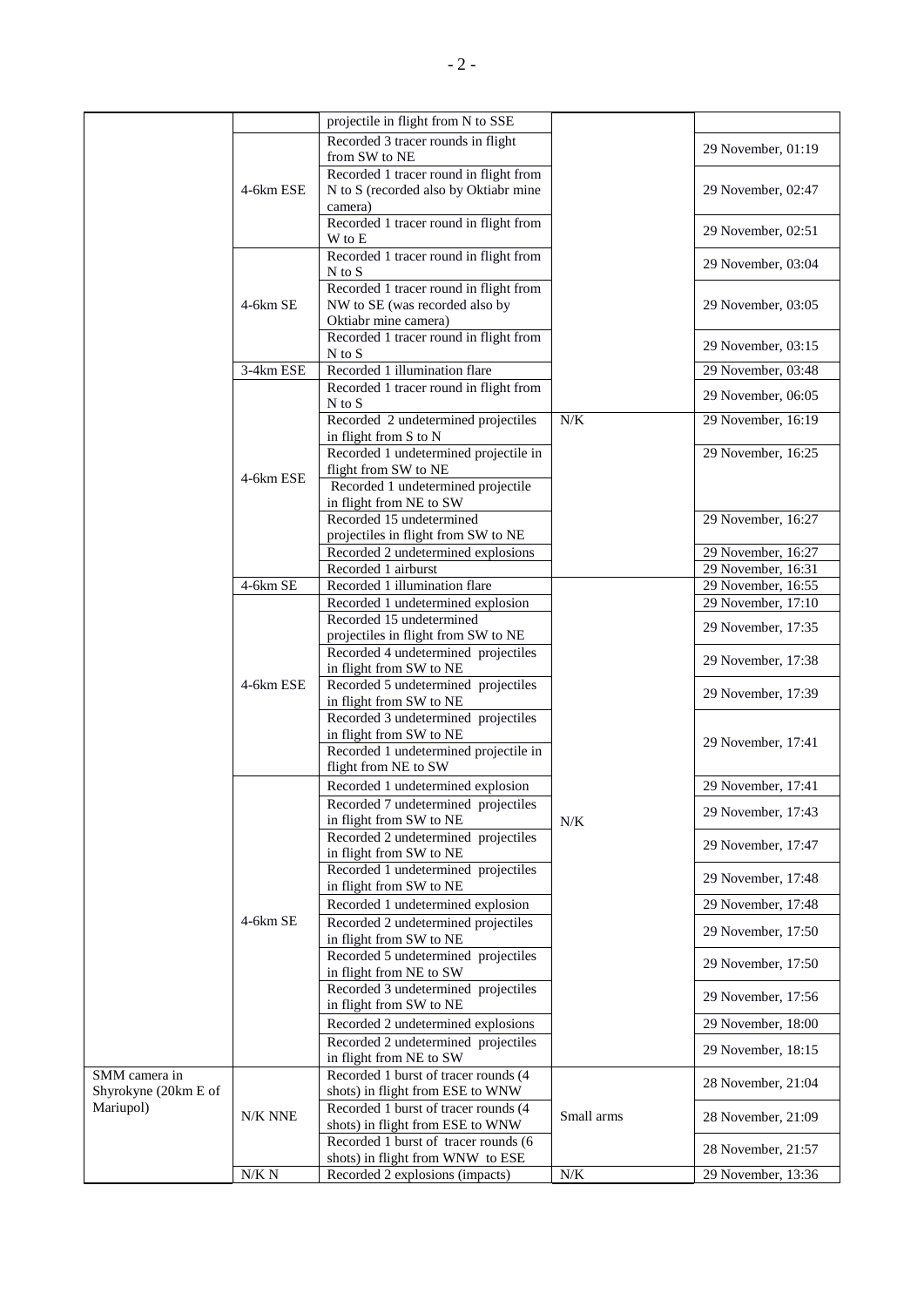|                     | $N/K$ NE                | Recorded 1 undetermined explosion                 |            | 29 November, 16:23           |
|---------------------|-------------------------|---------------------------------------------------|------------|------------------------------|
| SMM camera at       |                         | Recorded 1 airburst                               |            | 28 November, 21:09           |
| Oktiabr mine" (9km  |                         | Recorded 5 airbursts                              |            | 28 November, 21:50           |
| NW of Donetsk city  | 3-5km NE                | Recorded 6 airbursts                              |            | 28 November, 21:54           |
| centre)             |                         | Recorded 5 airbursts                              | N/K        | $28$ November, 21:59         |
|                     |                         | Recorded 1 illumination flare                     |            | 28 November, 22:11           |
|                     |                         | Recorded 1 tracer round in flight from            |            |                              |
|                     | 6-8km NE                | $N$ to $S$                                        |            | 29 November, 06:07           |
| Yasynuvata ("DPR"-  | 2-4km NW                | Heard 5 undetermined explosions                   | N/K        | 29 November, 09:13           |
| controlled, 16km NE | 2-3km NW                | Heard 4 bursts                                    | Small arms | 29 November, 09:15           |
| of Donetsk)         |                         | Heard 2 undetermined explosions                   |            | 29 November, 09:17           |
|                     | $2-4km$ W               | Heard 2 undetermined explosions                   | $N\!/\!K$  | 29 November, 09:20           |
|                     |                         | Heard 4 bursts                                    | <b>HMG</b> | 29 November, 09:22           |
|                     |                         |                                                   |            |                              |
|                     | 2-4km NW                | Heard 5 undetermined explosions                   |            | 29 November, 09:28           |
|                     | $2-4km$ W               | Heard 2 undetermined explosions                   | $N\!/\!K$  | 29 November, 09:37           |
|                     |                         | Heard 32 undetermined explosions                  |            | 29 November, 09:44-<br>09:55 |
|                     | $2-3km$ W               | Heard 15 bursts                                   | <b>HMG</b> | 29 November, 09:55           |
|                     |                         | Heard 12 undetermined explosions                  | N/K        | 29 November, 10:05           |
|                     | $2-3km$ NW              | Heard 8 single shots                              | Small arms | 29 November, 10:09           |
|                     |                         | Heard 13 undetermined explosions                  | N/K        |                              |
|                     | 5-7km W                 | Heard 4 bursts                                    | <b>HMG</b> | 29 November, 10:13           |
|                     | $3-4km$                 |                                                   |            | 29 November, 10:18-          |
|                     | <b>WSW</b>              | Heard 9 undetermined explosions                   |            | 10:21                        |
|                     | $3-4km$ W               | Heard 31 undetermined explosions                  |            | 29 November, 10:22-<br>10:25 |
|                     | $2-5km$ W               | Heard 4 undetermined explosions                   |            | 29 November, 10:31           |
|                     | $\overline{5}$ -7 $kmW$ | Heard 2 undetermined explosions                   | N/K        | 29 November, 10:35           |
|                     |                         |                                                   |            | 29 November, 10:36-          |
|                     | $2-5km$ W               | Heard 15 undetermined explosions                  |            | 10:40                        |
|                     |                         |                                                   |            | 29 November, 10:42-          |
|                     | $2-7km$ W               | Heard 23 undetermined explosions                  |            | 10:50                        |
|                     | $3-5km$ W               | Heard 3 bursts                                    | <b>HMG</b> | 29 November, 10:44           |
|                     |                         | Heard 9 undetermined explosions                   |            | 29 November, 10:52           |
|                     | 5-7km W                 | Heard 1 undetermined explosion                    |            | $29$ November, 10:56         |
|                     |                         |                                                   | $N\!/\!K$  | 29 November, 11:03-          |
|                     | $2-7km$ W               | Heard 11 undetermined explosions                  |            | 11:07                        |
|                     | 3-5km SW                | Heard 2 bursts                                    | <b>HMG</b> | 29 November, 11:19           |
|                     | $2-3km N$               | Heard 5 undetermined explosions                   |            | $29$ November, 11:31         |
|                     | $2-3km$ NW              | Heard 2 undetermined explosions                   |            | 29 November, 11:53           |
|                     | $5 - 7km$ W             | Heard 8 undetermined explosions                   | $N\!/\!K$  | 29 November, 12:36           |
|                     | $2-3km$ W               | Heard 3 undetermined explosions                   |            | 29 November, 12:39           |
|                     |                         | Heard 4 bursts                                    |            | 29 November, 12:40           |
|                     | $1-2km$ W               | Heard 18 single shots                             | Small arms |                              |
|                     | $2-3km$ W               | Heard 5 undetermined explosions                   |            | 29 November, 12:42           |
|                     |                         |                                                   |            | 29 November, 12:45-          |
|                     | 5-7km W                 | Heard 22 undetermined explosions                  | N/K        | 12:57                        |
|                     | 2-3km NW                | Heard 2 undetermined explosions                   |            | 29 November, 12:58           |
|                     | 2-3km SW                | Heard 2 undetermined explosions                   |            |                              |
|                     | $2-3km$ W               | Heard 8 single shots                              | Small arms | 29 November, 13:00           |
|                     | $2-3km$<br><b>NNW</b>   | Heard 2 undetermined explosions                   |            |                              |
|                     | $5-7km$ W               | Heard 6 undetermined explosions                   | N/K        | 29 November, 13:01           |
|                     |                         |                                                   |            |                              |
|                     | $3-5km N$               | Heard 2 undetermined explosions                   |            | 29 November, 13:04           |
|                     | 3-5km NW                | Heard 8 bursts<br>Heard 2 undetermined explosions | <b>HMG</b> | 29 November, 13:07           |
|                     |                         | Heard 7 undetermined explosions                   | N/K        |                              |
|                     |                         | Heard 8 bursts                                    | <b>HMG</b> | 29 November, 13:09-          |
|                     |                         |                                                   |            | 13:16                        |
|                     |                         | Heard 5 bursts                                    |            |                              |
|                     | $2-3km$ W               | Heard 23 single shots                             | Small arms |                              |
|                     |                         | Heard 2 bursts                                    |            | 29 November, 13:17           |
|                     |                         | Heard 14 single shots                             |            | 29 November, 13:20           |
|                     |                         | Heard 2 bursts                                    | <b>HMG</b> |                              |
|                     | 3-5km NW                | Heard 3 undetermined explosions                   | $N\!/\!K$  | 29 November, 13:22           |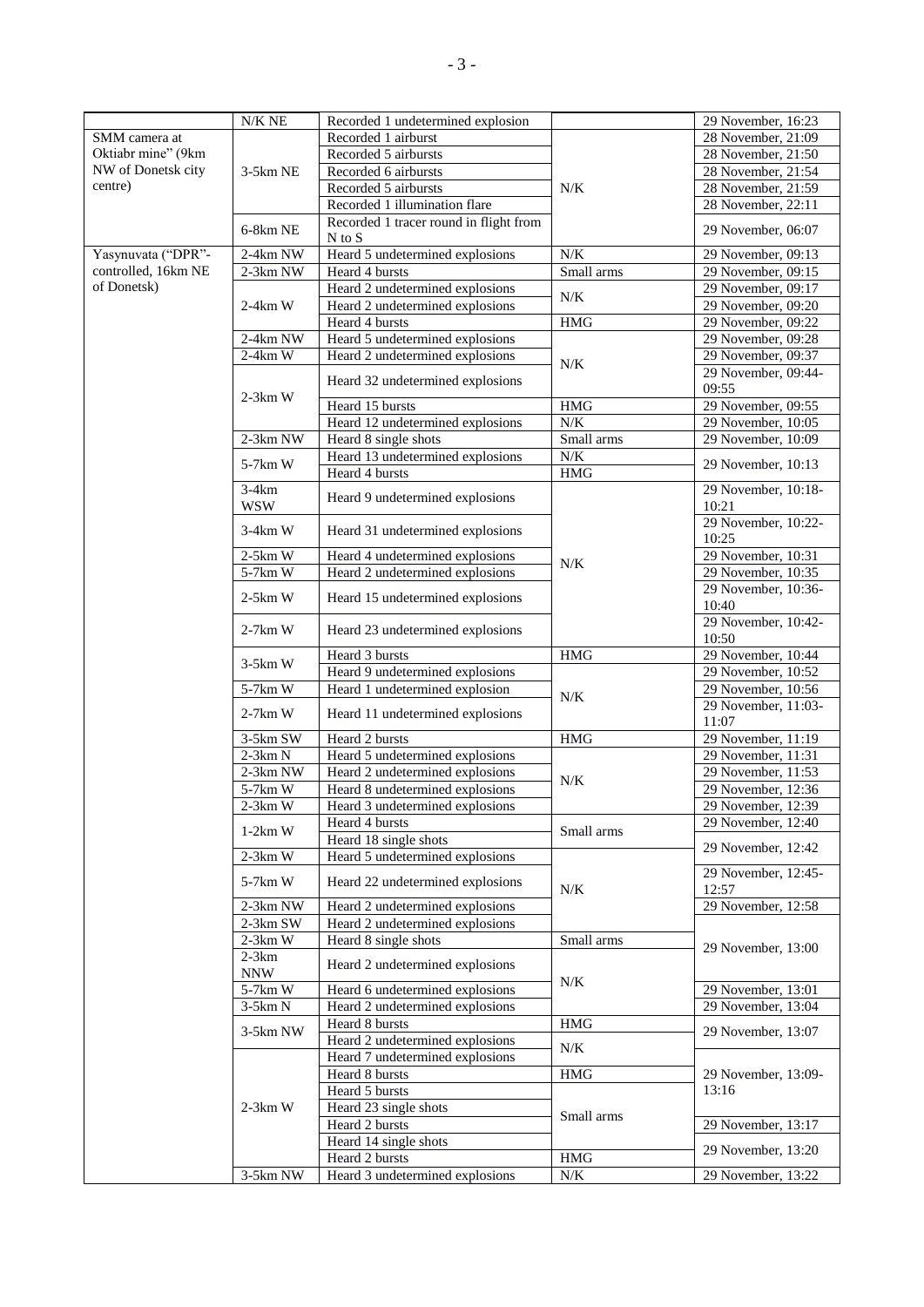|                                            |             | Heard 11 single shots                | Small arms           | 29 November, 13:25           |
|--------------------------------------------|-------------|--------------------------------------|----------------------|------------------------------|
|                                            |             | Heard 15 single shots                |                      |                              |
|                                            |             | Heard 3 bursts                       | <b>HMG</b>           | 29 November, 13:30           |
|                                            | $1-2km$ W   | Heard 6 single shots                 | Small arms           |                              |
|                                            |             | Heard 1 burst                        | <b>HMG</b>           | 29 November, 13:33           |
|                                            |             | Heard 10 single shots                | Small arms           |                              |
|                                            |             | Heard 10 bursts                      | <b>HMG</b>           | 29 November, 13:35           |
|                                            |             | Heard 6 single shots                 | Small arms           |                              |
|                                            | $3-5km$ W   | Heard 4 bursts (20-30 shots)         | <b>HMG</b>           | 29 November, 13:40           |
|                                            |             | Heard 3 undetermined explosions      | N/K                  | 29 November, 13:44           |
|                                            | $2-3km$ W   | Heard 3 single shots                 | Small arms           |                              |
|                                            |             |                                      |                      | 29 November, 13:45           |
|                                            |             | Heard 2 bursts (20-30 shots)         | <b>HMG</b>           |                              |
|                                            | $5-7km$ NW  | Heard 2 undetermined explosions      | N/K                  | 29 November, 13:50           |
|                                            | $2-3km$ W   | Heard 5 bursts (20-30 shots)         | HMG                  | 29 November, 13:52           |
|                                            | $3-5km$ W   | Heard 3 undetermined explosions      | N/K                  | 29 November, 13:55           |
|                                            | $2-3km$ W   | Heard 25 single shots                | Small arms           | 29 November, 14:00           |
|                                            |             | Heard 2 bursts (20-30 shots)         | <b>HMG</b>           |                              |
|                                            | 5-7km N     | Heard 2 undetermined explosions      | $N/K$                | 29 November, 14:05           |
|                                            | 3-5km NW    | Heard 23 single shots                |                      | 29 November, 14:10           |
|                                            | $1-2km$ NW  | Heard 12 single shots                | Small arms           | 29 November, 14:15           |
|                                            | $2-3km N$   | Heard 1 undetermined explosion       |                      |                              |
|                                            |             | Heard 5 undetermined explosions      | $N/K$                | 29 November, 14:17           |
|                                            | $2-3km$ W   | Heard 3 undetermined explosions      |                      | 29 November, 14:26           |
| Kyivskyi district                          | $4-6km$     |                                      |                      |                              |
| ("DPR"-controlled,                         | <b>WNW</b>  | Heard 7 undetermined explosions      |                      | 29 November, 09:40-          |
| 5km N of Donetsk city                      |             |                                      | N/K                  | 09:47                        |
| centre)                                    | 4-6km NW    | Heard 7 undetermined explosions      |                      |                              |
| 4.5km E of Zhelanne                        |             |                                      |                      |                              |
|                                            |             |                                      |                      |                              |
| Druhe (government-                         | 3-4km N     | Heard 7 undetermined explosions      | $N/K$                | 29 November, 10:05-          |
| controlled, 29km NW                        |             |                                      |                      | 10:08                        |
| of Donetsk)                                |             |                                      |                      |                              |
| Avdiivka (government-                      |             | Heard 5 undetermined explosions      |                      | 29 November, 10:05           |
| controlled, 17km N of                      |             | Heard 4 undetermined explosions      |                      | 29 November, 10:17           |
| Donetsk)                                   |             | Heard 3 undetermined explosions      |                      | 29 November, 10:20-          |
|                                            | $3-4km S$   |                                      | N/K                  | 10:25                        |
|                                            |             | Heard 1 undetermined explosion       |                      | 29 November, 10:29           |
|                                            |             |                                      |                      | 29 November, 10:33-          |
|                                            |             | Heard 4 undetermined explosions      |                      | 10:35                        |
|                                            | 4km SE      | Heard 1 explosion (outgoing)         | Mortar (120mm)       | 29 November, 10:45           |
|                                            | $3-4km S$   | Heard 1 undetermined explosion       |                      | 29 November, 11:11           |
|                                            | 3-4km SE    | Heard 1 undetermined explosion       |                      | 29 November, 11:26           |
|                                            | 2-3km ESE   | Heard 2 undetermined explosions      | N/K                  | 29 November, 12:12           |
|                                            | $3-4km S$   | Heard 1 undetermined explosion       |                      | 29 November, 12:27           |
| Krasnohorivka                              |             |                                      |                      | 29 November, 10:28-          |
|                                            |             | Heard 4 undetermined explosions      | $N/K$                |                              |
| (government-<br>controlled, 21km W of      |             |                                      |                      | 10:30<br>29 November, 10:30- |
|                                            | $3-4km N$   | Heard 4 bursts                       | <b>HMG</b>           |                              |
| Donetsk)                                   |             |                                      |                      | 10:35                        |
|                                            |             | Heard 5 undetermined explosions      | N/K                  | 29 November, 10:32-          |
|                                            |             | Heard 10 bursts                      | <b>HMG</b>           | 10:45                        |
|                                            | $2-3km E$   | Heard 5 undetermined explosions      | N/K                  | 29 November, 10:34-          |
|                                            |             | Heard 22 bursts                      | <b>HMG</b>           | 10:40                        |
|                                            | $1-2km E$   | Heard 1 undetermined explosion       | $N\!/\!K$            | 29 November, 10:37-          |
|                                            |             | Heard 5 single shots                 | Small arms           | 10:40                        |
|                                            |             | Heard 18 undetermined explosions     | $N/K$                |                              |
|                                            | $3-4km E$   | Heard 17 bursts                      | HMG                  | 29 November, 10:48-          |
|                                            |             | Heard 16 bursts                      |                      | 11:15                        |
|                                            |             | Heard 10 bursts                      | Small arms           | 29 November, 11:01-          |
|                                            | $2-3km E$   | Heard 10 single shots                |                      | 11:05                        |
| Yasnobrodivka                              | $0.1km$ W   | Heard and saw 7 bursts               |                      |                              |
|                                            |             |                                      | <b>HMG</b>           |                              |
| (government-                               | (inside the | (assessed as live fire exercise)     |                      | 29 November, 12:05-          |
| controlled, 25km NW                        | security    | Heard and saw 1 explosion (outgoing) | Recoilless gun (SPG- | 12:20                        |
| of Donetsk)                                | zone)       | (assessed as live-fire exercise)     | 9,73mm)              |                              |
| Bezimenne ("DPR"-<br>controlled, 30km E of | N/K WNW     | Heard 11 undetermined explosions     | N/K                  | 29 November, 12:14-<br>12:25 |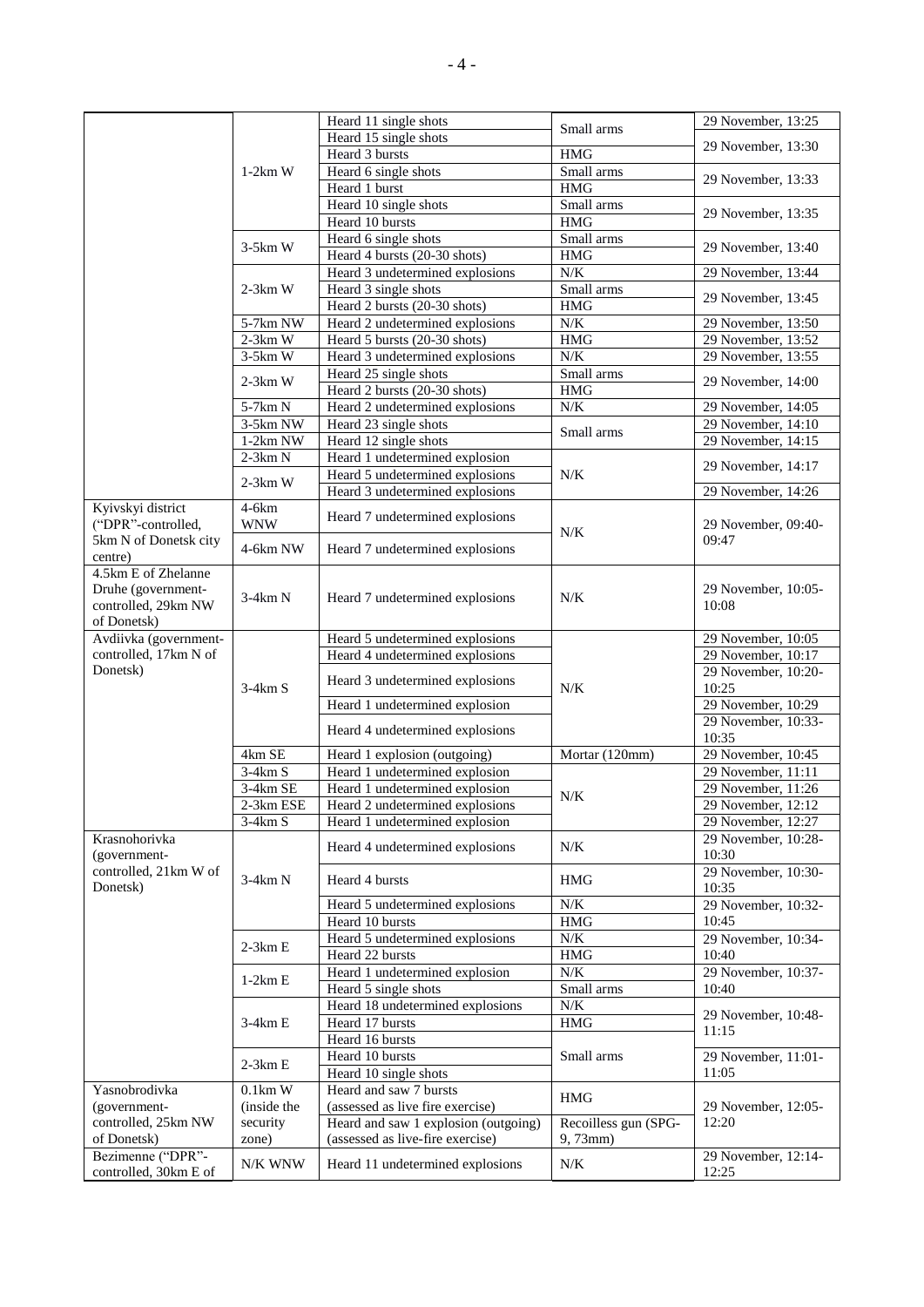| Mariupol                                                                              | 4-5km NW          | Heard 11 undetermined explosions                                                                 |                            | 29 November, 12:35-          |
|---------------------------------------------------------------------------------------|-------------------|--------------------------------------------------------------------------------------------------|----------------------------|------------------------------|
|                                                                                       | 3-4km NW          | Heard 2 bursts                                                                                   | Small arms                 | 12:55                        |
|                                                                                       |                   | Heard at least 25 single shots                                                                   |                            |                              |
| 1km E of Berdianske<br>(government-<br>controlled, 18km E of                          | N/K N<br>$N/K$ NE | Heard 12 explosions (outgoing) and<br>12 subsequent impacts                                      | N/K                        | 29 November, 12:30-<br>12:40 |
| Mariupol)                                                                             |                   |                                                                                                  |                            |                              |
| 2.3km NW of<br>Lebedynske                                                             | N/K NE            | Heard 4 undetermined explosions<br>Heard 5 undetermined explosions                               | $N/K$                      | 29 November, 12:55-          |
| (government-                                                                          | N/K N             | Heard 3 single shots                                                                             | Small arms                 | 13:15                        |
| controlled, 16km NE                                                                   |                   | Heard 16 bursts                                                                                  | <b>HMG</b>                 |                              |
| of Mariupol)                                                                          | $3-5km E$         | Heard continuous bursts and single<br>shots between E and NE                                     | Small arms                 |                              |
|                                                                                       | and NE            |                                                                                                  | Artillery, mortar,         |                              |
|                                                                                       | (exchange         | Heard at least 60 explosions between                                                             | cannon and anti-           | 29 November, 13:18-          |
|                                                                                       | of fire           | E and NE (outgoing and impacts)                                                                  | aircraft-gun (all N/K      | 13:34                        |
|                                                                                       | between the       |                                                                                                  | calibre), and HMG          |                              |
|                                                                                       | two areas)        | Heard at least 10 airbursts between E<br>and NE                                                  | $N/K$                      |                              |
| Petrivske ("DPR"-                                                                     |                   | Heard 1 undetermined explosion                                                                   |                            | 29 November, 13:53           |
| controlled, 41km S of                                                                 | 8-10km W          | Heard 3 undetermined explosions                                                                  | N/K                        | 29 November, 14:01           |
| Donetsk)                                                                              |                   | Heard 2 undetermined explosions                                                                  |                            | 29 November, 14:06           |
|                                                                                       |                   | Heard 4 undetermined explosions                                                                  |                            | 29 November, 14:12           |
| SMM camera at the<br>Stanytsia Luhanska<br>(16km NE of Luhansk)<br>bridge             | N/K S             | Recorded 2 projectiles in flight from<br>NW to SE (inside the disengagement<br>area)             | $N/K$                      | 27 November, 23:53           |
| Trokhizbenka<br>(government-                                                          | 5km S             | Heard 2 undetermined explosions                                                                  | Mortar (120mm)             | 29 November, 09:30           |
| controlled, 32km NW<br>of Luhansk)                                                    | 3km SW            | Heard 6 shots                                                                                    | $AGL (AGS-17)$             | 29 November, 09:45           |
| 2km N of Teplychne<br>("LPR"-controlled,<br>8km W of Luhansk)                         | 10-15km<br>SW     | Heard 7 undetermined explosions<br>(Assessed as live-fire exercise outside<br>the security zone) | $N/K$                      | 29 November, 09:50-<br>09:59 |
| Kalynove ("LPR"-<br>controlled, 60km W of<br>Luhansk)                                 | $3km$ W           | Heard 2 explosions (impacts)                                                                     | Artillery (N/K<br>calibre) | 29 November, 09:52           |
| 1km NE of Sentianivka<br>(formerly Frunze,<br>"LPR"-controlled,<br>44km W of Luhansk) | 5km W             | Heard 1 undetermined explosion                                                                   | N/K                        | 29 November, 10:00           |
| Lobacheve<br>(government-<br>controlled, 20km NW<br>of Luhansk)                       | $4-5km S$         | Heard 3 undetermined explosions                                                                  | $N/K$                      | 29 November,<br>10:30        |
| Orikhove-Donetske<br>(government-                                                     | $1.5-2km S$       | Heard 15 shots                                                                                   | $AGL (AGS-17)$             | 29 November, 10:30-          |
| controlled, 44km NW<br>of Luhansk)                                                    |                   | Heard 3 explosions (impacts)                                                                     | Mortar (120mm)             | 10:35                        |
| Veselohorivka<br>("LPR"-controlled,<br>64km W of Luhansk)                             | 3km N             | Heard 1 explosion (impact)                                                                       | Artillery (N/K<br>calibre) | 29 November, 10:58           |
| Slovianoserbsk<br>("LPR"-controlled,<br>28km NW of Luhansk)                           | 5km N             | Heard 1 undetermined explosion                                                                   | N/K                        | 29 November, 11:22           |
| Pervomaisk ("LPR"-<br>controlled, 58km W of<br>Luhansk)                               | 5km SW            | Heard 2 undetermined explosions                                                                  | $N/K$                      | 29 November, 11:26           |
| 3km NE of Lopaskyne<br>(government-<br>controlled, 23km NW                            | 3-4km SW          | Heard 8 undetermined explosions                                                                  | Mortar (120mm)             | 29 November, 11:35           |
| of Luhansk)                                                                           |                   | Heard 18 single shots                                                                            | IFV (BTR) cannon           |                              |
| Sokilnyky ("LPR"-<br>controlled, 38km NW<br>of Luhansk)                               | 3km WNW           | Heard 1 burst                                                                                    | HMG                        | 29 November, 12:40           |